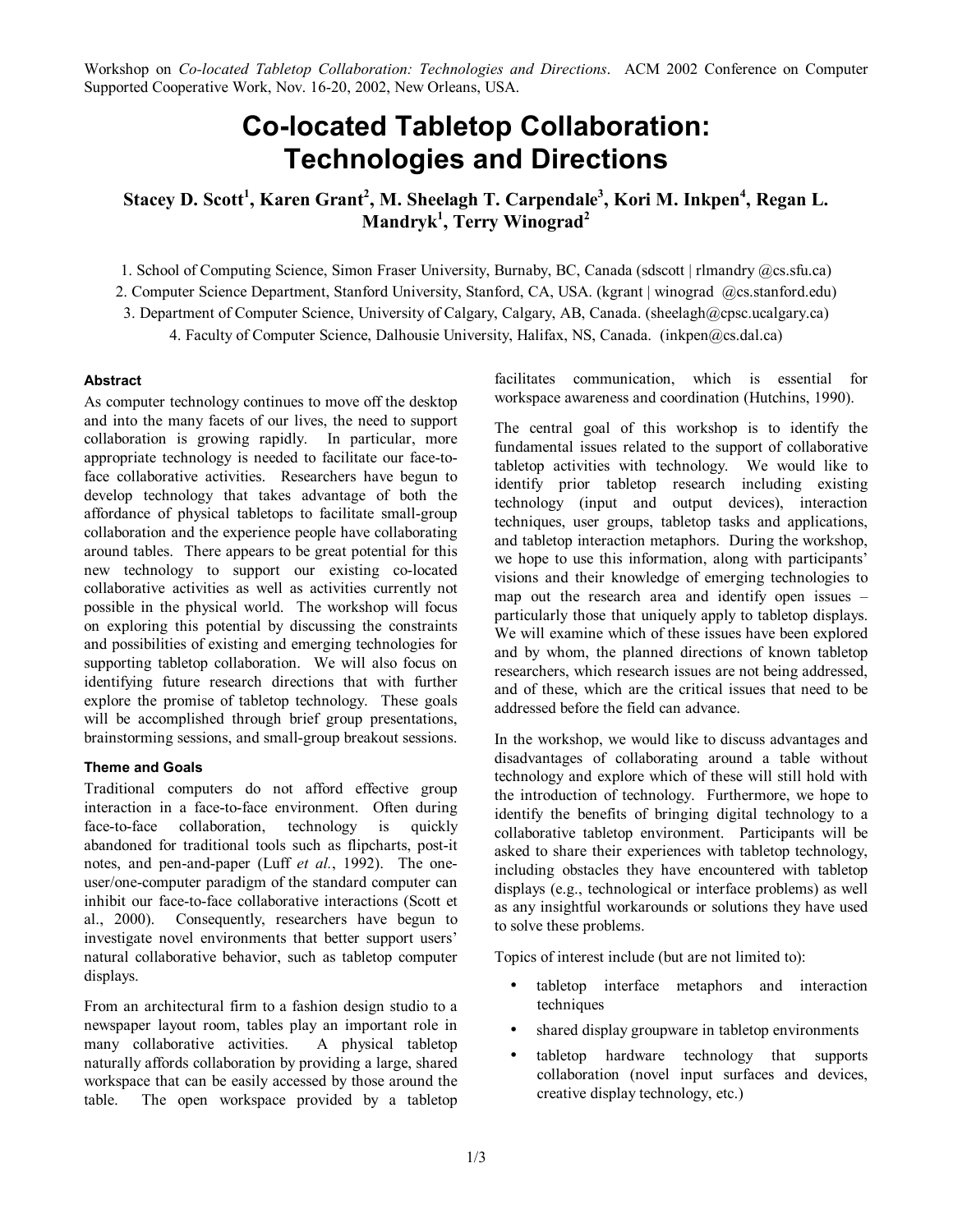Workshop on *Co-located Tabletop Collaboration: Technologies and Directions*. ACM 2002 Conference on Computer Supported Cooperative Work, Nov. 16-20, 2002, New Orleans, USA.

- qualitative and quantitative investigations of tabletop use (with or without technology)
- tangible tabletop interfaces
- multi-modal tabletop environments
- evaluation of tabletop technology (e.g., hardware, software, applications, and interaction techniques)

The goal of this workshop is to bring together individuals who are actively pursing research directions related to the support of face-to-face collaborative tabletop activities. This workshop will allow individuals with complementary research experiences to build a collective understanding of the issues surrounding user interactions in tabletop environments. This workshop is timely given the existence of diverse research in the area, and will help to bring together existing work and define emergent directions.

#### **Activities**

This workshop will be run over a full day and will be structured to provide maximum time for group discussion and brainstorming. Prior to the workshop, each participant will be required to read the other participants' position statements to ensure that he/she is familiar with their research in the area and their visions for collaborative tabletop displays. The format of the workshop will be for participants to 'very' briefly present their vision for future directions in this research area. The group will brainstorm a number of discussion topics and then break out into small discussion groups moderated by the workshop organizers. At various points throughout the day we will come together as a group and summarize the breakout discussions.

# **Participation**

A group of ten to fifteen participants will be invited to participate on the basis of proposals submitted prior to the workshop. Proposals should consist of a short paper (max. 2000 words) and be structured into the following sections:

- Vision: author's vision of how tabletops can benefit collaboration
- **Workshop issues:** key issues that should be discussed/brainstormed at the workshop
- **Current research direction:** author's ongoing work related to tabletop environments for face-to-face collaboration
- Bio: participant's background and motivation for taking part in this workshop

Members of the program committee will review all submitted papers and select participants.

Submissions must be in electronic form (PDF format). Submission should be emailed to sdscott@cs.sfu.ca and must include the name, contact, and full address of the author participant. Only one author per submission will be invited to attend the workshop. If additional authors would like to be considered, separate applications should be submitted. Prior to the workshop, participants will have access to all accepted proposals. Accepted submissions will be included in informal workshop proceedings. A submission template will be available for download on the Web at: http://www.edgelab.sfu.ca/CSCW.

# **Student Participation**

Three to five students will also be invited to take part in the workshop (in addition to the student organizers). This will provide graduate students pursing research in this area a unique opportunity to interact with key researchers in the field and help define future directions. Students will not be required to present research directions, however, if a student wishes to present their work in this forum, they can prepare a submission as outlined above for participants. Students are required to submit a one-page paper describing their interest in the area of co-located collaborative tabletops and their motivation for wanting to take part in the workshop. Submissions must be in electronic form (in PDF format). Student submissions should be emailed to sdscott@cs.sfu.ca and must include the name, contact, and full address of the student.

# **A/V Requirements**

We will require use of a digital projector and screen (or something equivalent to the SMART Boards available at the CSCW 2000 workshops). We will also require flipcharts, masking tape, and colored markers.

#### **References**

- Hutchins, E. (1990). The Technology of Team Navigation. In J.R. Galegher, R.E. Kraut, and L. Egido (eds.) *Intellectual Teamwork: Social and Technological Foundations of Co-operative Work*. Lawrence Erlbaum Associates, pp. 191-220.
- Luff, P., Heath, C., and Greatbatch, D. (1992). Tasks-in-Interaction: Paper and Screen Based Documentation in Collaborative Activity. *Proceedings of Computer-Supported Cooperative Work '92*, pp. 163-170.
- Scott, S.D., Shoemaker, G.B.D., and Inkpen, K.M. (2000). Towards Seamless Support of Natural Collaborative Interactions. In *Proc. of Graphics Interface (GI) 2000.* May 2000, Montréal, PQ.

# **Organizers**

# **Dr. Kori Inkpen**, Dalhousie University